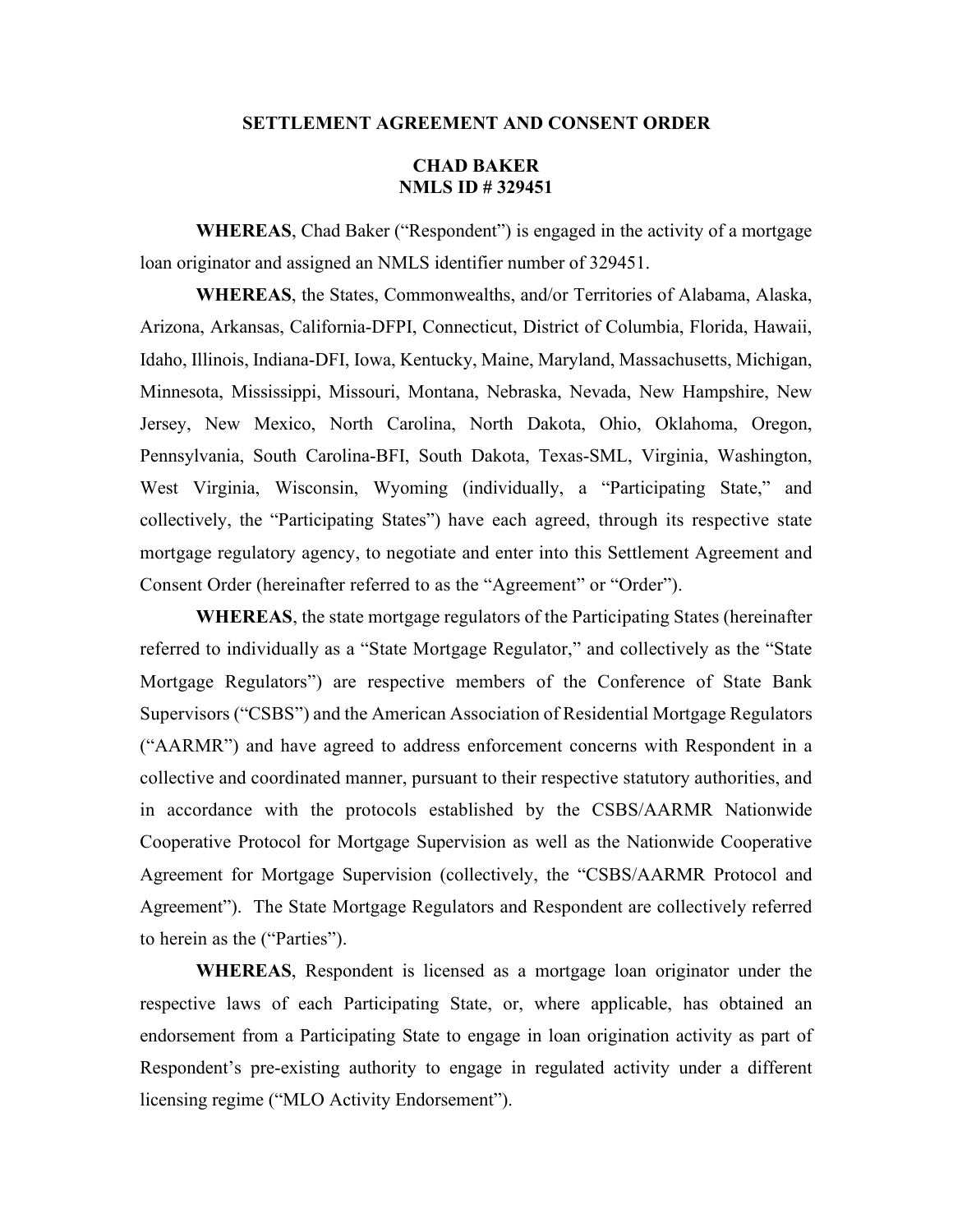**WHEREAS,** the State Regulatory Registry LLC ("SRR"), a wholly owned subsidiary of CSBS, owns and operates the Nationwide Multistate Licensing System  $\&$ Registry ("NMLS"). SRR administers pre-licensure ("PE") and continuing education ("CE") and Uniform State Test protocols. Title V of Public Law 110-289, the Secure and Fair Enforcement for Mortgage Licensing Act of 2008 (the "SAFE Act"), requires that state-licensed mortgage loan originators ("MLOs") complete PE prior to initial licensure and annual CE thereafter. In order to meet PE requirements contemplated under the SAFE Act, state-licensed MLOs must complete 20 hours of NMLS–approved education. In order to meet CE requirements contemplated under the SAFE Act, state-licensed MLOs must complete eight hours of NMLS approved education.

**WHEREAS**, the Mortgage Testing and Education Board ("MTEB"), which was created by SRR, has approved "Administrative Action Procedures for S.A.F.E. Testing and Education Requirements" and NMLS-Approved course providers ("AAP"), which extends administrative authority to the MTEB to investigate alleged violations of the NMLS Rules of Conduct ("ROC"). The AAP also extends administrative authority to the MTEB/SRR to investigate alleged violations of the NMLS Standards of Conduct ("SOC"), which apply to all NMLS-Approved course providers.

**WHEREAS**, in late 2020, MTEB obtained information concerning suspicious activity and that information identified a possible MLO education cheating scheme coordinated by and implemented through Danny Yen, d/b/a Real Estate Educational Services, an NMLS-Approved course provider that is assigned an NMLS-Approved course provider identifier number of 1405046 ("REES"). Based on that information, and pursuant to the AAP, the Investigative Review Committee ("IRC") approved opening and pursuing an investigation into this matter.

**WHEREAS**, SRR's IRC issued a memorandum report on its investigation into the REES coordinated MLO education fraud scheme. The IRC found that REES fraudulently provided course credit to MLOs who had never attended and completed REES's eight-hour in-person CE course in Westminster, California (the "In-person Education Scheme"). The IRC also found that REES helped MLOs cheat on online PE and/or CE courses by taking those courses on behalf of those MLOs (the "Online Education Scheme"). In each of the schemes orchestrated by REES, the MLOs accepted credit for SAFE-Act-required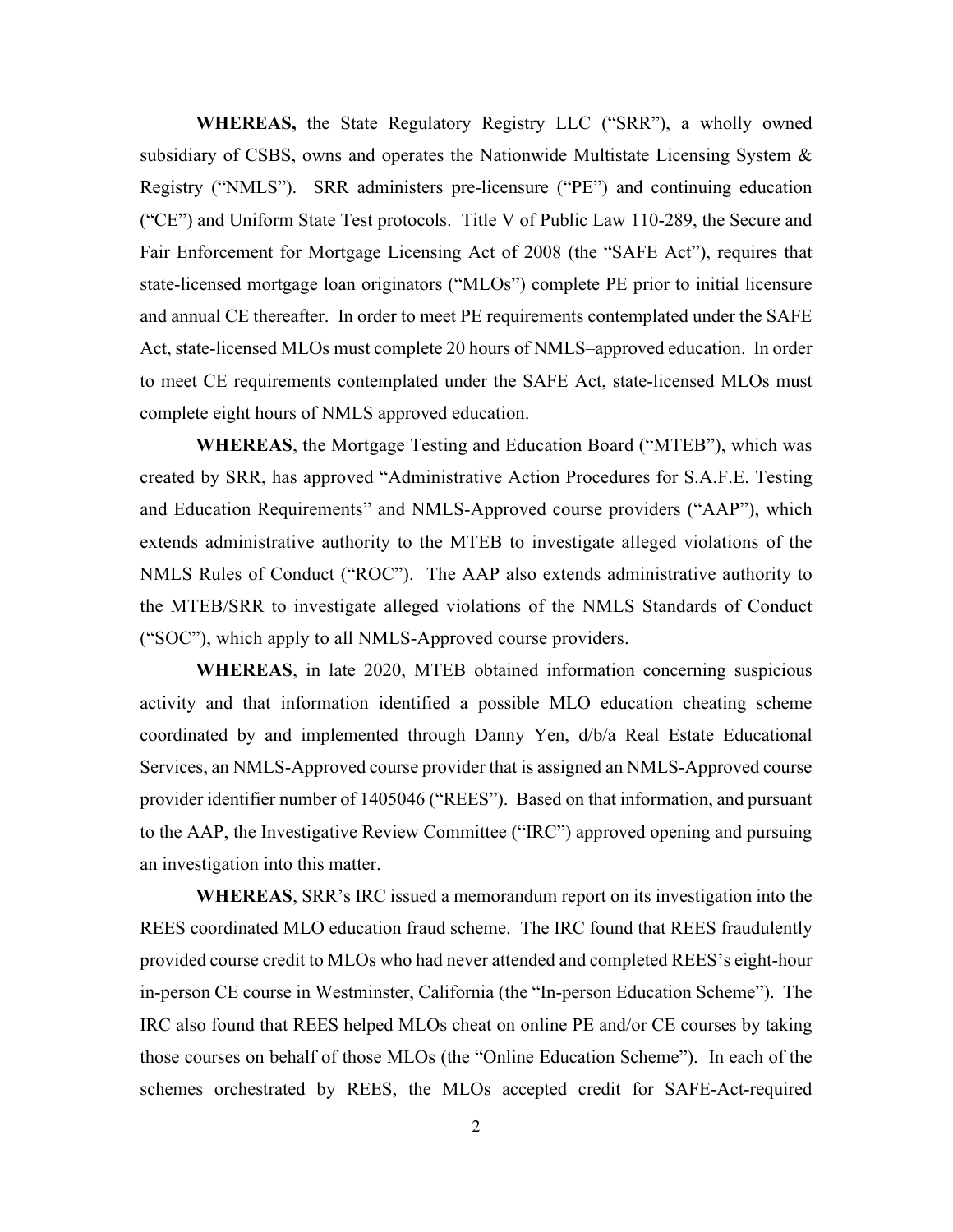education courses that they had either not taken or completed on their own behalf in violation of the ROC, and state and federal law (collectively, the "MLO Education Schemes").

**WHEREAS**, based on the initial findings of the IRC, pursuant to the CSBS/AARMR Protocol and Agreement this matter was referred from the IRC for further investigation and possible enforcement action, and to which the CSBS Non-Depository Supervisory Committee authorized the creation of a regulator taskforce to coordinate the multi-state investigation and enforcement activity in this matter ("REES Regulatory Taskforce"). Specifically, the REES Regulatory Taskforce adopted the work of the IRC investigation and engaged in additional investigatory work that included a demand from Respondent for a statement in writing under oath as to all the facts and circumstances concerning the MLO Education Schemes coordinated by and implemented through REES.

**WHEREAS**, as a result of the REES Regulatory Taskforce investigation as it pertains to Respondent, the following relevant facts and determinations were made, including, but not limited to:

- 1) That Respondent admitted being a knowing and active participant in the MLO Education Schemes coordinated by and implemented through REES;
- 2) That Respondent in fact had PE and/or CE requirements completed by REES on Respondent's behalf in violation of federal and state law. Specifically, that Respondent had 49 PE and/or CE completed by REES on Respondent's behalf under the In-person Education Scheme and 21 PE and/or CE completed by REES on Respondent's behalf under the Online Education Scheme;
- 3) That by participating in the MLO Education Scheme coordinated by and implemented through REES, Respondent had in fact violated the ROC; and
- 4) That by participating in the MLO Education Scheme coordinated by and implemented through REES, Respondent violated state and federal laws concerning competing certain PE and/or CE requirements as a mandatory qualification for licensure.

**WHEREAS**, Respondent enters into this Agreement solely for the purpose of resolving disputes with the State Mortgage Regulators, including concerning the conduct described in this Agreement, and does not admit to or deny any wrongdoing, allegations or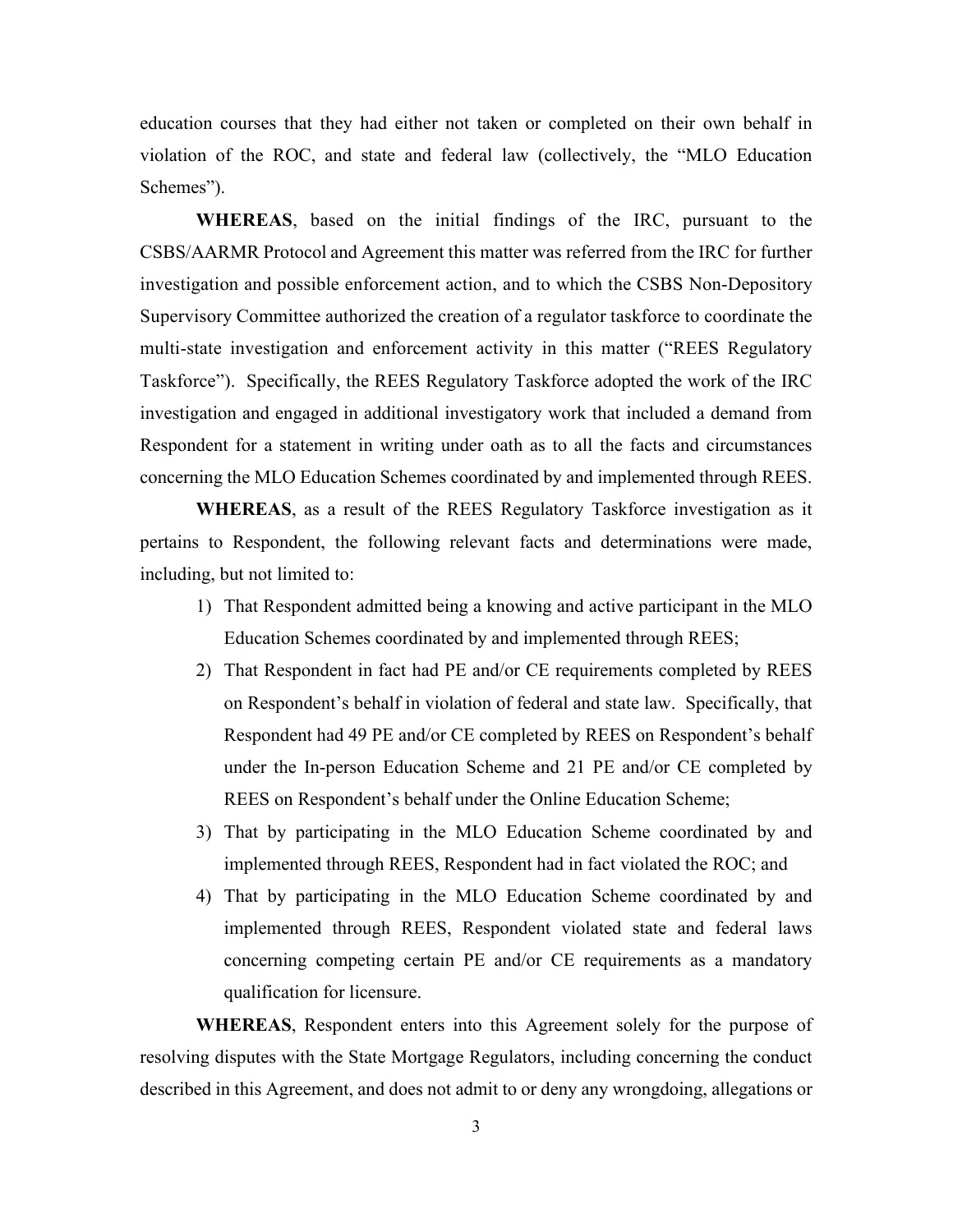implications of fact and does not admit to or deny any violations of applicable laws, regulations and/or rules governing the conduct described herein. Respondent acknowledges that the State Mortgage Regulators have and maintain jurisdiction over the underlying dispute, including all matters referred to in these recitals, and therefore have the authority to fully resolve the matter.

**WHEREAS**, Respondent represents to the State Mortgage Regulators that Respondent will comply with Respondent's obligations under this Agreement, and that Respondent will hereafter continue to comply with all regulatory requirements imposed by each State Mortgage Regulator.

**WHEREAS**, Respondent acknowledges that the State Mortgage Regulators are relying, in part, upon Respondent's representations and warranties stated herein in making their determinations in this matter. Respondent further acknowledges that this Agreement may be revoked and the State Mortgage Regulators may pursue any and all remedies available under the law against Respondent if the State Mortgage Regulators later find that Respondent knowingly or willfully withheld information from the State Mortgage Regulators.

**WHEREAS**, the State Mortgage Regulators have legal authority to initiate administrative actions based on the conduct identified by the REES Regulatory Taskforce investigation as described in herein.

**WHEREAS**, the intention of the State Mortgage Regulators in effecting this settlement is to fully resolve the violations and misconduct described herein pertaining to Respondent's participation in the MLO Education Scheme coordinated by and implemented through REES. The State Mortgage Regulators reserve all of their rights, duties, and authority to enforce all statutes, rules, and regulations under their respective jurisdictions against Respondent regarding any mortgage loan origination activities outside the scope of this Agreement. Additionally, a State Mortgage Regulator may consider this Agreement and the facts set forth herein in connection with, and in deciding, any action, or proceeding under the jurisdiction of that State Mortgage Regulator, if the basis of such action, or proceeding is not a direct result of the specific activity identified herein; and that this Agreement may, if relevant to such action or proceeding, be admitted into evidence in any matter before a State Mortgage Regulator.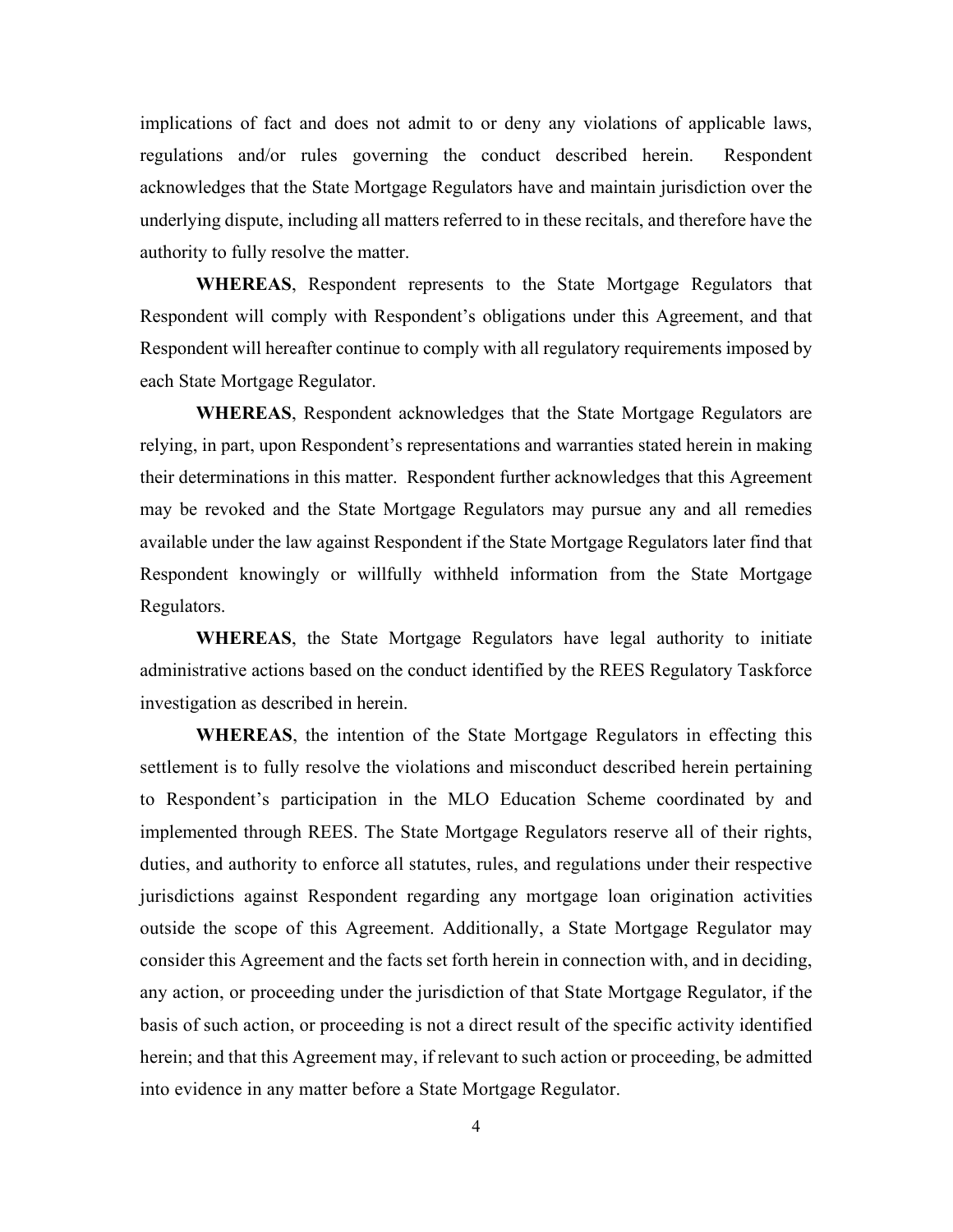**WHEREAS**, Respondent hereby knowingly, willingly, voluntarily, and irrevocably consents to the entry of this Order, which is being entered pursuant to the authority vested in each State Mortgage Regulator and agrees that Respondent understands all of the terms and conditions contained herein. Respondent acknowledges that Respondent has full knowledge of Respondent's rights to notice and a hearing pursuant to the laws of the respective Participating States. By voluntarily entering into this Agreement, Respondent waives any right to notice and a hearing, and review of such hearing, and also herein waives all rights to any other judicial appeal concerning the terms, conditions, and related obligations set forth in this Agreement. Respondent further acknowledges that Respondent has had an opportunity to consult with independent legal counsel in connection with Respondent's waiver of rights and with the negotiation and execution of this Agreement, and that Respondent has either consulted with independent legal counsel or has knowingly elected not to do so.

**NOW**, **THEREFORE**, this Agreement having been negotiated by the Parties in order to resolve the issues identified herein, without incurring the costs, inconvenience and delays associated with protracted administrative and judicial proceedings, it is by the State Mortgage Regulators listed below hereby **ORDERED**:

#### **I. JURISDICTION**

1. That pursuant to the licensing and supervision laws of the Participating States, the Participating States have jurisdiction over Respondent as described herein and may enforce the terms of this Agreement thereon unless otherwise stated in this Agreement.

### **II. LICENSE SURRENDER**

1. *Surrender of License*. On the Effective Date of this Agreement, Respondent agrees to the surrender of Respondent's mortgage loan originator license or any MLO Activity Endorsement issued by each State Mortgage Regulator in the corresponding Participating State. This surrender will go into effect on or after the effective date of this agreement as processed and reflected through the NMLS. Respondent further agrees that Respondent will not apply for a new mortgage loan originator license or, as applicable, petition for the reinstatement of any MLO Activity Endorsement in any of the Participating States for a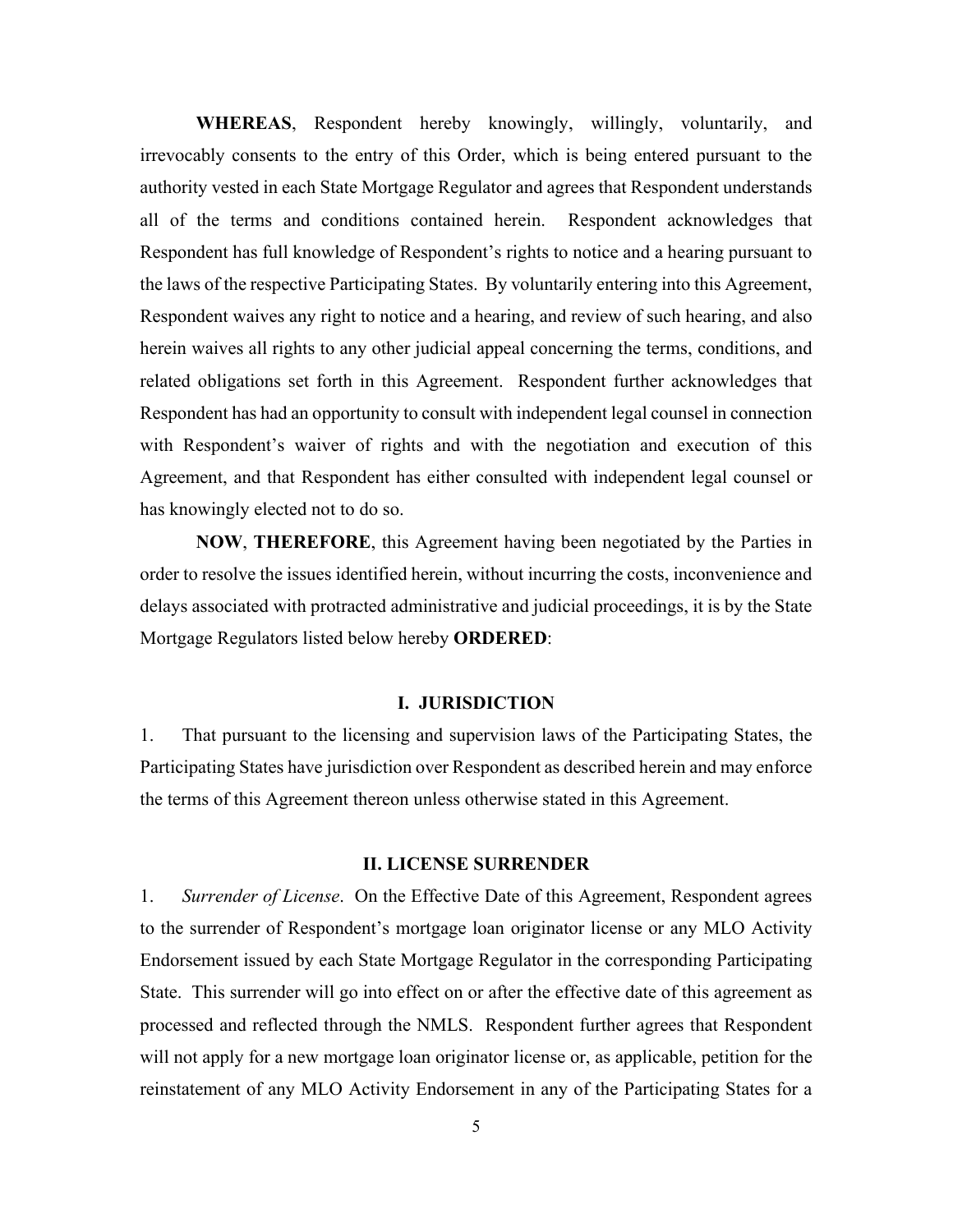period of three months from the Effective Date of this Agreement. Should the Respondent apply for such a license or petition for the reinstatement of an MLO Activity Endorsement during that three-month period, that license application or MLO Activity Endorsement petition, as consented to by the Respondent herein, shall be deemed denied.

2. *New Application for Licensure.* Any time after the three-month period has lapsed from the Effective Date of this Agreement and Respondent has paid the Administrative Penalty set forth in Section III, Paragraph 1 of this Order, Respondent may apply for a new mortgage loan originator license or, as applicable, petition for the reinstatement of an MLO Activity Endorsement in any or all of the Participating States with the understanding that each State Mortgage Regulator reserves the rights to fully investigate such application for licensure or petition for reinstatement of an MLO Activity Endorsement and may either approve or deny such application or petition pursuant to the normal process for such licensing or endorsement investigations. No license application or petition described in this paragraph will be denied solely based on the facts, circumstances, or consensual resolution provided for in this Agreement. Respondent further agrees that Respondent must satisfy the Administrative Penalty provision prior to submitting an application for a new mortgage loan originator license or, as applicable, petition for the reinstatement of an MLO Activity Endorsement.

#### **III. ADMINISTRATIVE PENALTY**

1. *Administrative Penalty*. That Respondent shall pay an Administrative Penalty of \$41,000.00 to the Participating States to be distributed equally amongst the Participating States (the "per-state payment").

2. That in the event that Respondent fails to submit any Administrative Penalty set forth in this Agreement, in the amounts specified herein and in accordance with the applicable deadlines, or if any transfer of any monetary amount required under this Agreement is voided by a Court Order, including a Bankruptcy Court Order, Respondent agrees not to object to a Participating State submitting a claim, nor attempt to defend or defeat such authorized claim, for any unpaid amounts, including against any surety bond that Respondent may maintain in such Participating State as a condition of maintaining a license or MLO Activity Endorsement under the jurisdiction of that State Mortgage Regulator.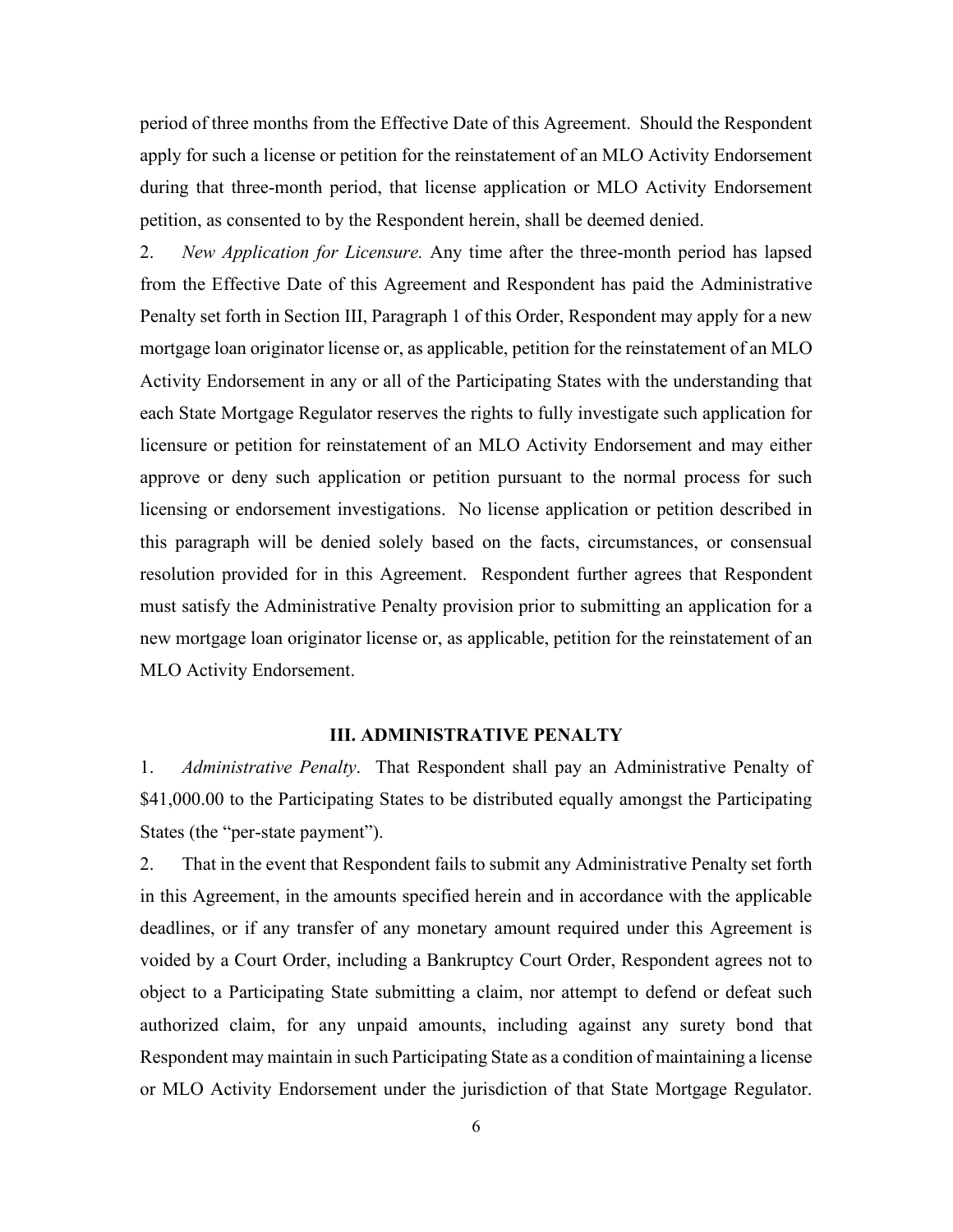Respondent further agrees to restrictions being placed on Respondent's NMLS account unless and until the Administrative Penalty is paid in full.

3. That a State Mortgage Regulator may elect to have its allocation of the Administrative Penalty set forth in Paragraph 1 of this section to be applied towards the respective Participating State's consumer relief, and/or other such alternatives authorized under the respective Participating State's law. Should a State Mortgage Regulator elect to apply its allocation of administrative penalties in such an alternative manner, solely for the purpose of ensuring the effective administration of payments pursuant to the terms of this Agreement, that State Mortgage Regulator shall notify the REES Regulatory Taskforce in writing of such election on or before the Effective Date of this Agreement.

#### **IV. MORTGAGE LOAN ORIGINATOR EDUCATION**

1. Prior to the submission of a new application for any new mortgage loan originator license or, as applicable, the filing of a petition for the reinstatement of an MLO Activity Endorsement in any Participating State as provided for in Section II, Paragraph 2 of this Order, the Respondent will be required to complete the following mortgage loan originator education requirements:

a. Twenty hours of NMLS approved PE, which shall consist of 14 hours of federal law curriculum, three hours of ethics curriculum, and three hours of non-traditional mortgage lending curriculum. None of these 20 hours of PE may be state-specific curriculum; and

 b. Eight hours of CE, which shall consist of four hours of federal law curriculum, two hours of ethics curriculum, and two hours of non-traditional mortgage lending curriculum. None of these eight hours of CE may be state-specific curriculum.

2. Respondent may not take any of the PE or CE provided for in Paragraph 1 of this Section in an online self-study format ("OSS").

3. For a period three years from the Effective Date of this Order, Respondent shall be required to complete any additional required PE and/or CE in a format other than OSS.

#### **V. ENFORCEMENT**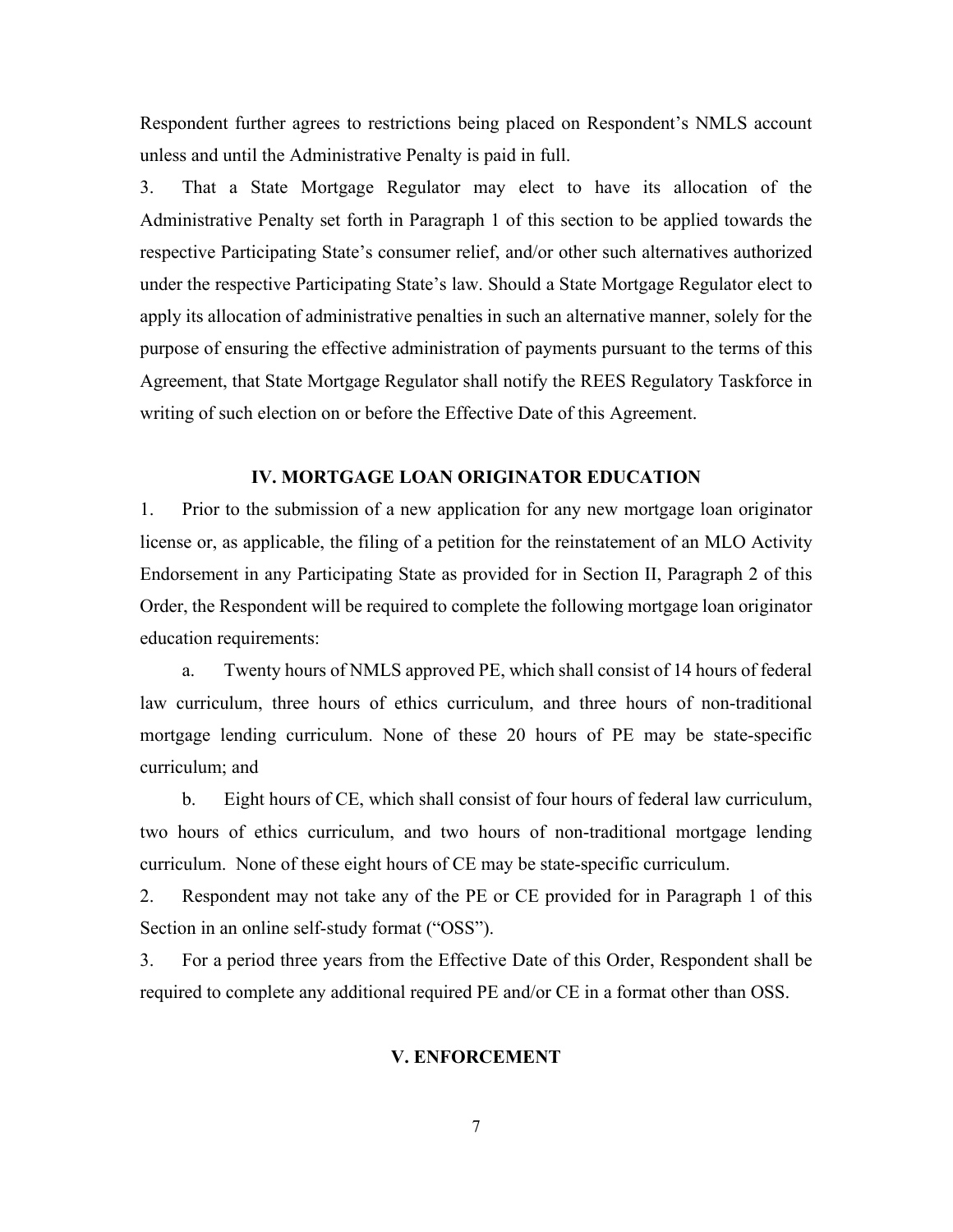1. *General Enforcement Authority*: That the terms of this Agreement shall be enforced in accordance with the provisions, terms and authorities provided in this Agreement and under the respective laws and regulations of each Participating State.

2. *No Restriction on Existing Examination and Investigative Authority.* That this Agreement shall in no way preclude any State Mortgage Regulator from exercising its examination or investigative authority authorized under the laws of the corresponding Participating State in the instance a determination is made wherein Respondent is found not to be adhering to the requirements of the Agreement, other than inadvertent and isolated errors that are promptly corrected by Respondent, or involving any unrelated matter not subject to the terms of this Agreement. The Parties agree that the failure of Respondent to comply with any term or condition of this Agreement with respect to a particular State shall be treated as a violation of an Order of the State and may be enforced as such. Moreover, Respondent acknowledges and agrees that this Agreement is only binding on the State Mortgage Regulators and not any other Local, State or Federal Agency, Department or Office.

4. *Information Requests.* This Agreement shall not limit Respondent's obligations, as a licensee of the State Mortgage Regulators, to cooperate with any examination or investigation, including but not limited to, any obligation to timely provide requested information or documents to any State Mortgage Regulator.

5. *Revocation of License*. To the extent the Respondent engages in similar activity that was the basis for this Agreement, Respondent affirmatively consents to the immediate revocation of any impacted mortgage loan originator license. Respondent further agrees to waive his or her right to a hearing, and to any reconsideration, appeal, or other rights which may be afforded to contest the revocation of the impacted mortgage loan originator license under this provision.

#### **VI. GENERAL PROVISIONS**

1. *Effective Date.* That this Agreement shall become effective upon execution by all of the State Mortgage Regulators for the Participating States and when posted on the NMLS (the "Effective Date").

2. *Public Record*. That this Agreement shall become public upon the Effective Date.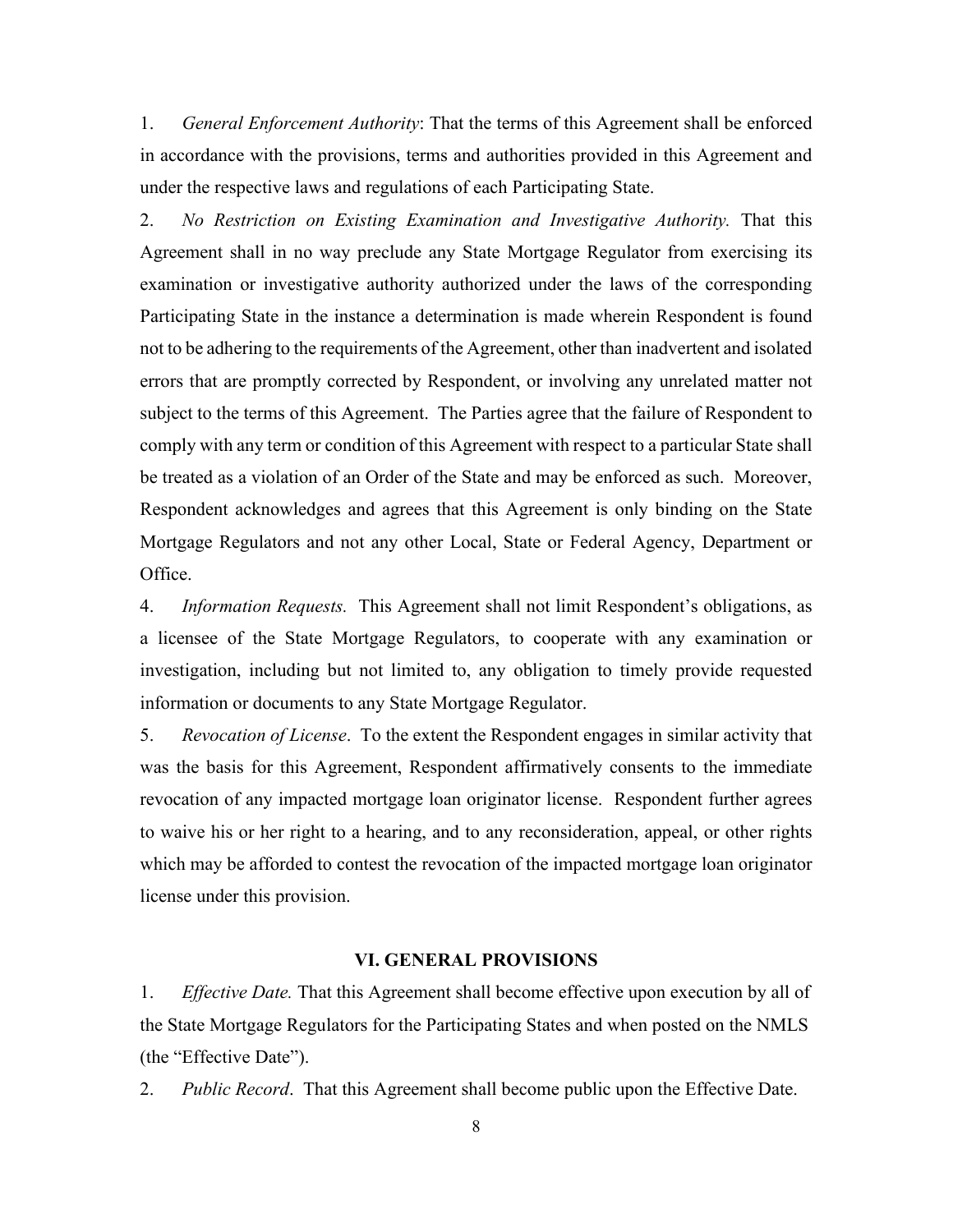3. *Binding Nature*. The provisions of this Agreement shall remain effective and enforceable except to the extent that, and until such time as, any provisions of this Agreement shall have been modified, terminated, suspended, or set aside, in writing by mutual agreement of the State Mortgage Regulators, collectively, and Respondent.

4. *Standing and Choice of Law.* That each State Mortgage Regulator has standing to enforce this Agreement in the judicial or administrative process otherwise authorized under the laws and regulations of the corresponding Participating State. Upon entry, this Agreement shall be deemed a final order of each respective State Mortgage Regulator unless adoption of a subsequent order is necessary under the laws of the corresponding Participating State. In the event of any disagreement between any State Mortgage Regulator and Respondent regarding the enforceability or interpretation of this Agreement and compliance therewith, the courts or administrative agency authorized under the laws of the corresponding Participating State shall have exclusive jurisdiction over the dispute, and the laws of the Participating State shall govern the interpretation, construction, and enforceability of this Agreement.

5. *Adoption of Subsequent Orders to Incorporate Terms.* That a State Mortgage Regulator, if deemed necessary under the laws and regulations of the corresponding Participating State, may issue a separate administrative order to adopt and incorporate the terms and conditions of this Agreement. A State Mortgage Regulator may *sua sponte* issue such subsequent order without the review and approval of Respondent provided the subsequent order does not amend, alter, or otherwise change the terms of the Agreement. In the event a subsequent order amends, alters, or otherwise changes the terms of the Agreement, the terms of the Agreement, as set forth herein, will control.

6. *Privilege.* That this Agreement shall not constitute a waiver of any applicable attorney-client or work product privilege, confidentiality, or any other protection applicable to any negotiations relative to this Agreement.

7. *Titles.* That the titles used to identify the paragraphs of this Agreement are for the convenience of reference only and do not control the interpretation of this Agreement.

8. *Final Agreement*. That this Agreement is the final written expression and the complete and exclusive statement of all the agreements, conditions, promises, representations, and covenants between the Parties with respect to the subject matter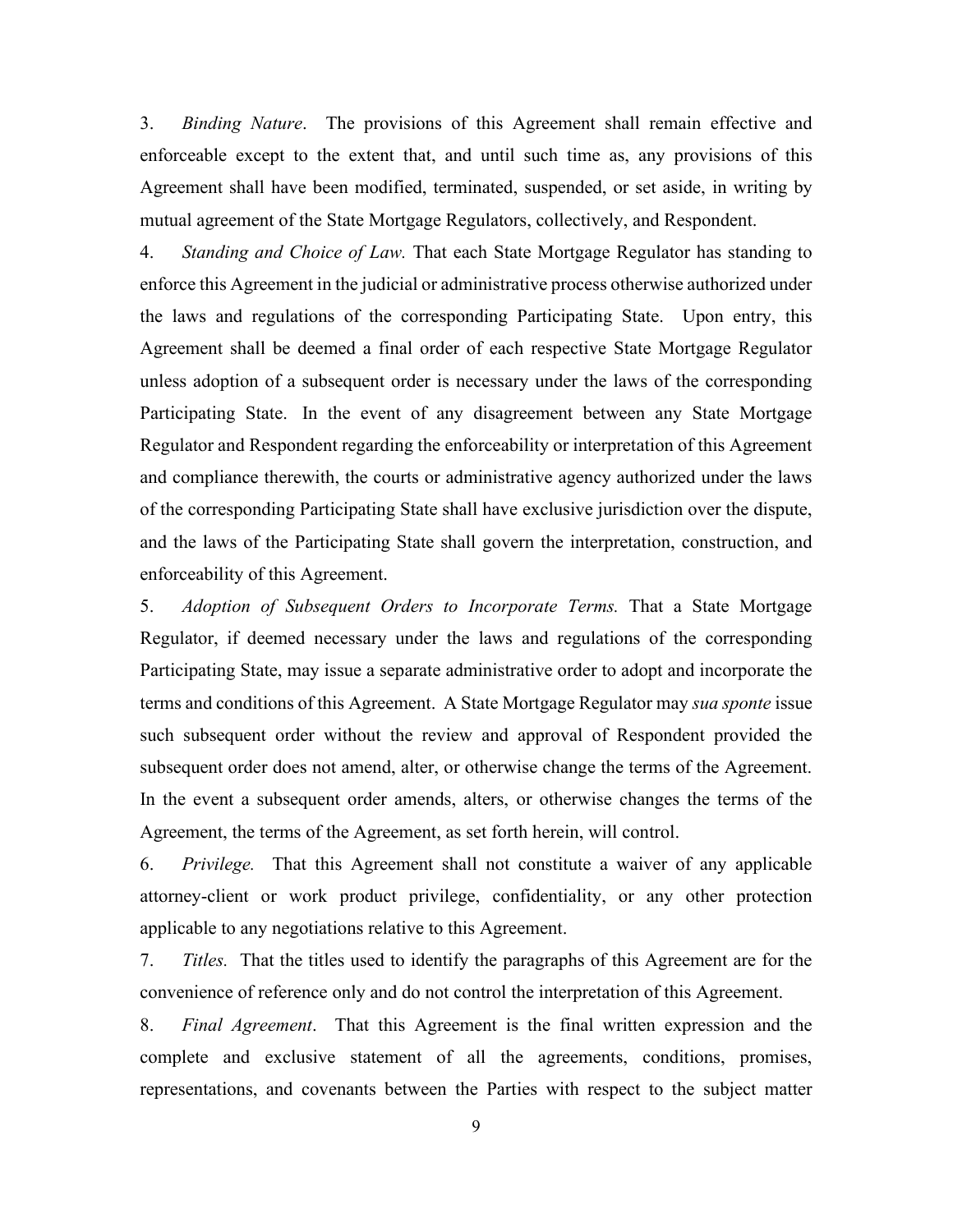hereof, and supersedes all prior or contemporaneous agreements, negotiations, representations, understandings, and discussions between and among the Parties, their respective representatives, and any other person or entity, with respect to the subject matter covered herein, excepting therefrom any proceeding or action if such proceeding or action is based upon facts not presently known to a State Mortgage Regulator. The Parties further acknowledge and agree that nothing contained in this Agreement shall operate to limit a State Mortgage Regulator's ability to assist any other Local, State or Federal Agency, Department or Office with any investigation or prosecution, whether administrative, civil or criminal, initiated by any such Agency, Department or Office against Respondent or any other person based upon any of the activities alleged in these matters or otherwise.

9. *Waiver*. That the waiver of any provision of this Agreement shall not operate to waive any other provision set forth herein, and any waiver, amendment and/or change to the terms of this Agreement must be in writing signed by the Parties.

10. *Costs*. That except as otherwise agreed to in this Agreement, each party to this Agreement will bear its own costs and attorneys' fees associated with this enforcement action.

11. *Notices*. That any notice to Respondent and/or the State Mortgage Regulators required or contemplated by this Agreement shall be delivered, if not otherwise described herein, by electronic copy to Respondent through the NMLS, or similar contact system, and to the State Mortgage Regulators by direct written notification.

12. *Counterparts*. That this Agreement may be executed in separate counterparts, by facsimile or by PDF. A copy of the signed Agreement will be given the same effect as the originally signed Agreement.

13. That nothing in this Agreement shall relieve Respondent of Respondent's obligation to comply with applicable State and Federal law.

#### It is so **ORDERED**.

**IN WITNESS WHEREOF**, in consideration of the foregoing, including the recital paragraphs, and with the Parties intending to be legally bound, do hereby execute this Agreement.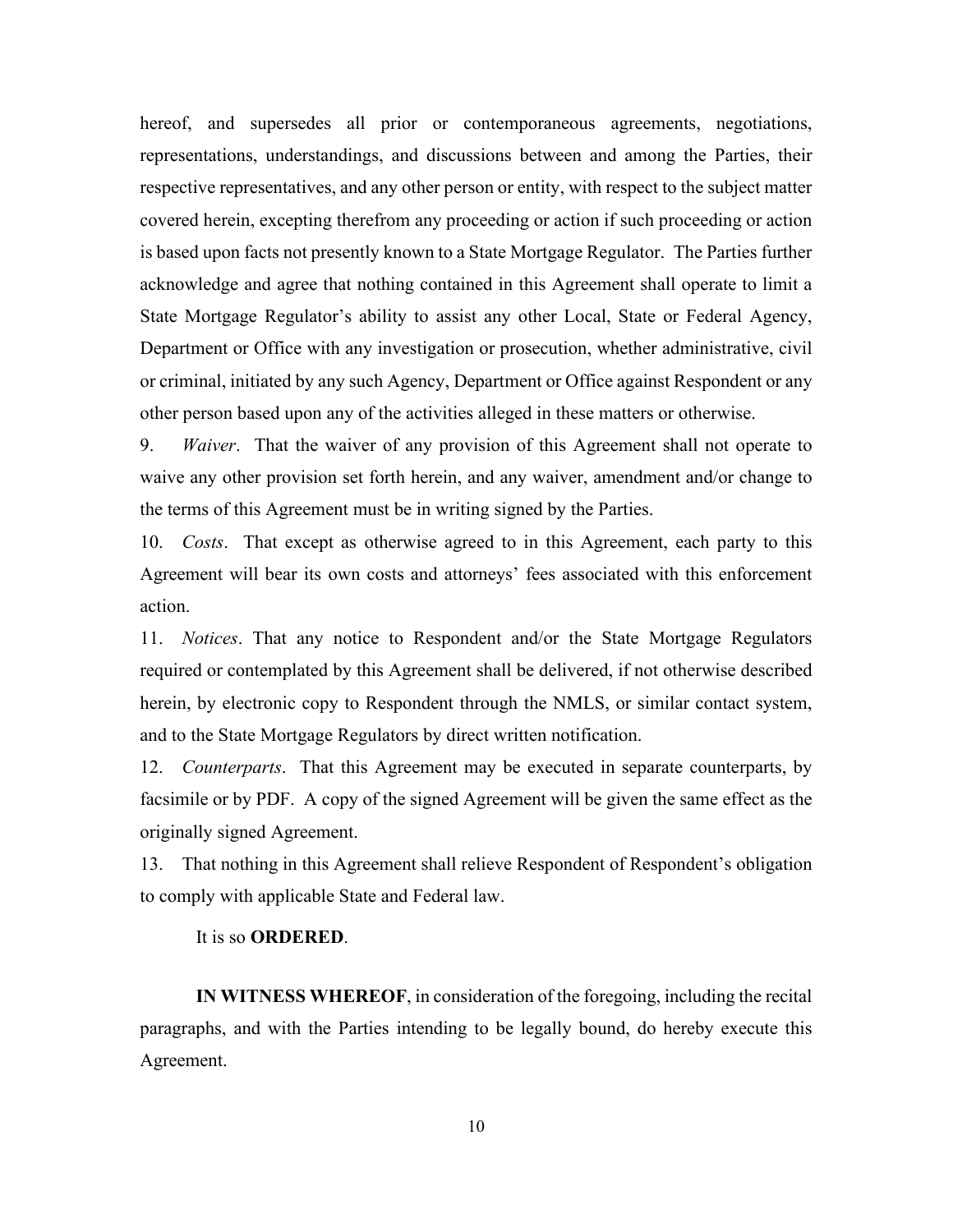# **CHAD BAKER**

By:  $\frac{S}{S}$  Chad Baker

Chad Baker Individually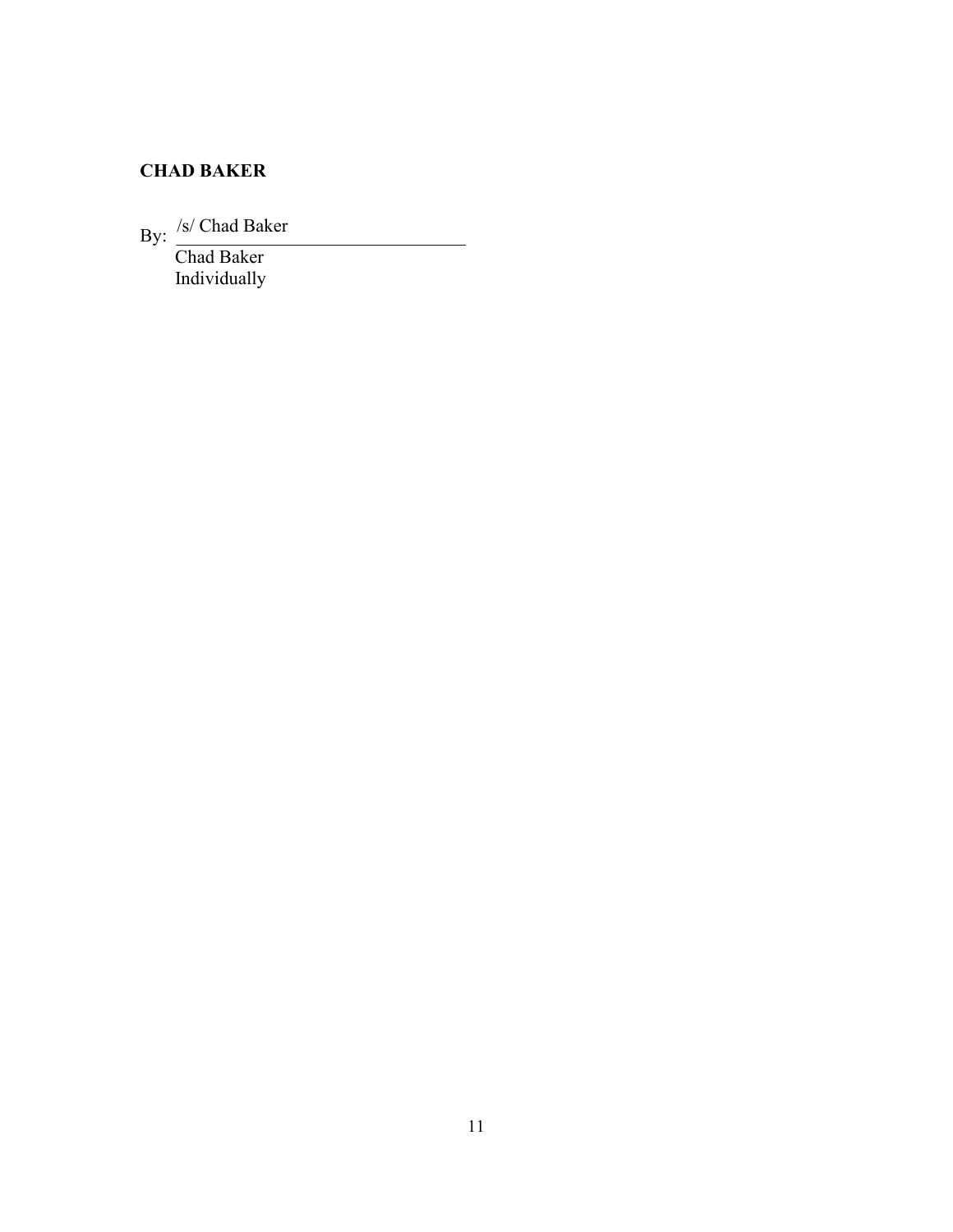**Alabama Banking Department:**

**Arkansas Securities Department:**

| By:    | By:    |
|--------|--------|
| Name:  | Name:  |
| Title: | Title: |
| Date:  | Date:  |

By:

Name:

Title:

Date:

# **Alaska Banking and Securities:**

# **California Department of Financial Protection and Innovation:**

| $\gamma$ : | /s/ Robert H. Schmidt |
|------------|-----------------------|
| Name:      | Robert H. Schmidt     |
| Title:     | Director              |
| Date:      | 12/27/21              |

# **Arizona Department of Insurance and Financial Institutions:**

**Connecticut Department of Banking:**

 $\overline{\phantom{a}}$  , which is a set of the set of the set of the set of the set of the set of the set of the set of the set of the set of the set of the set of the set of the set of the set of the set of the set of the set of th

 $\mathcal{L}=\mathcal{L}=\mathcal{L}=\mathcal{L}=\mathcal{L}=\mathcal{L}=\mathcal{L}=\mathcal{L}=\mathcal{L}=\mathcal{L}=\mathcal{L}=\mathcal{L}=\mathcal{L}=\mathcal{L}=\mathcal{L}=\mathcal{L}=\mathcal{L}=\mathcal{L}=\mathcal{L}=\mathcal{L}=\mathcal{L}=\mathcal{L}=\mathcal{L}=\mathcal{L}=\mathcal{L}=\mathcal{L}=\mathcal{L}=\mathcal{L}=\mathcal{L}=\mathcal{L}=\mathcal{L}=\mathcal{L}=\mathcal{L}=\mathcal{L}=\mathcal{L}=\mathcal{L}=\mathcal{$ 

| By:    | By:    |  |
|--------|--------|--|
| Name:  | Name:  |  |
| Title: | Title: |  |
| Date:  | Date:  |  |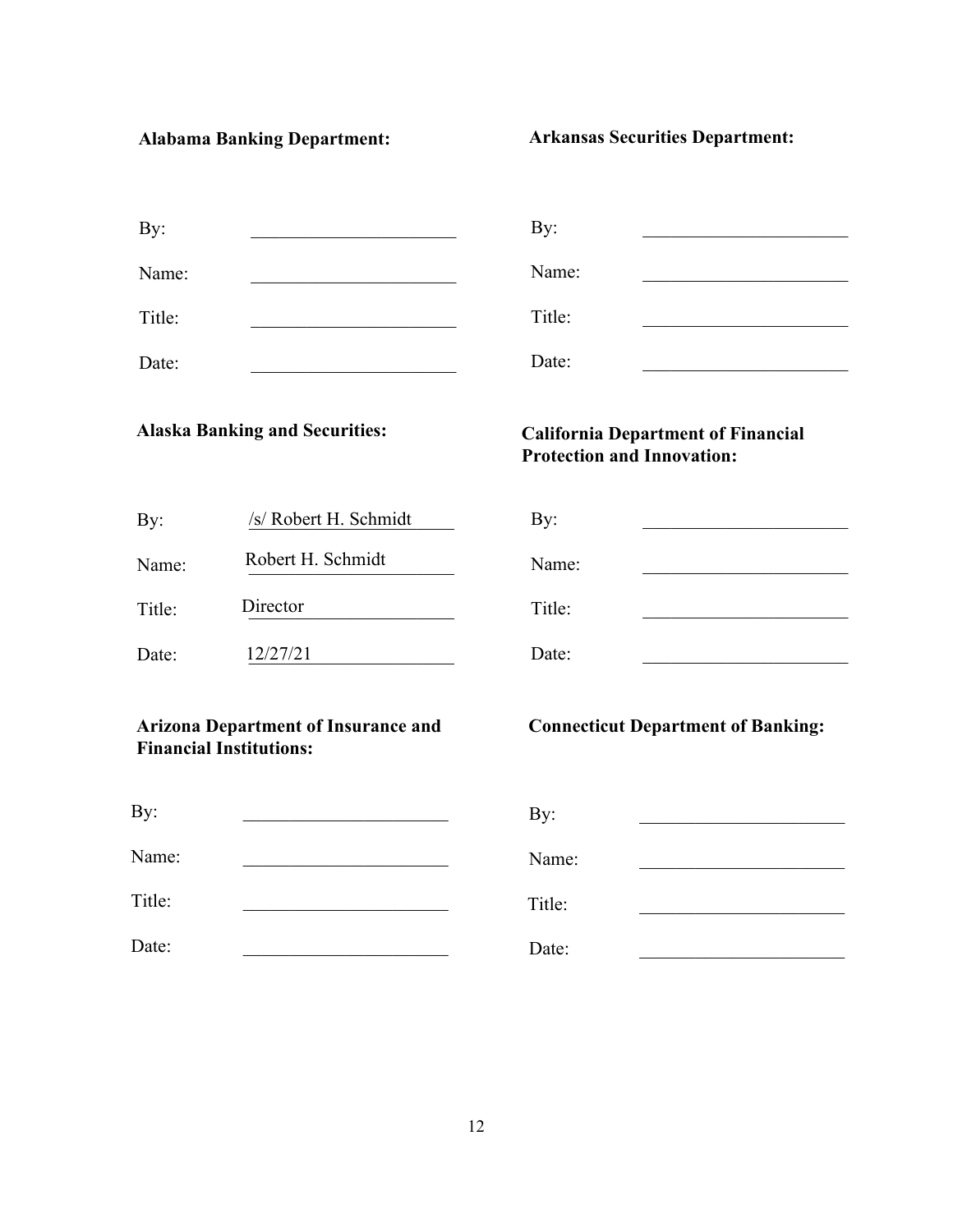**District of Columbia Department of Insurance, Securities and Banking:**

**Idaho Department of Finance:**

| By:    | By:    |  |
|--------|--------|--|
| Name:  | Name:  |  |
| Title: | Title: |  |
| Date:  | Date:  |  |

# **Florida Office of Financial Regulation:**

# **Illinois Department of Financial and Professional Regulation:**

| By:    | By:    |  |
|--------|--------|--|
| Name:  | Name:  |  |
| Title: | Title: |  |
| Date:  | Date:  |  |

# **Hawaii Division of Financial Institutions:**

### **Indiana Department of Financial Institutions:**

| By:    | By:    |  |
|--------|--------|--|
| Name:  | Name:  |  |
| Title: | Title: |  |
| Date:  | Date:  |  |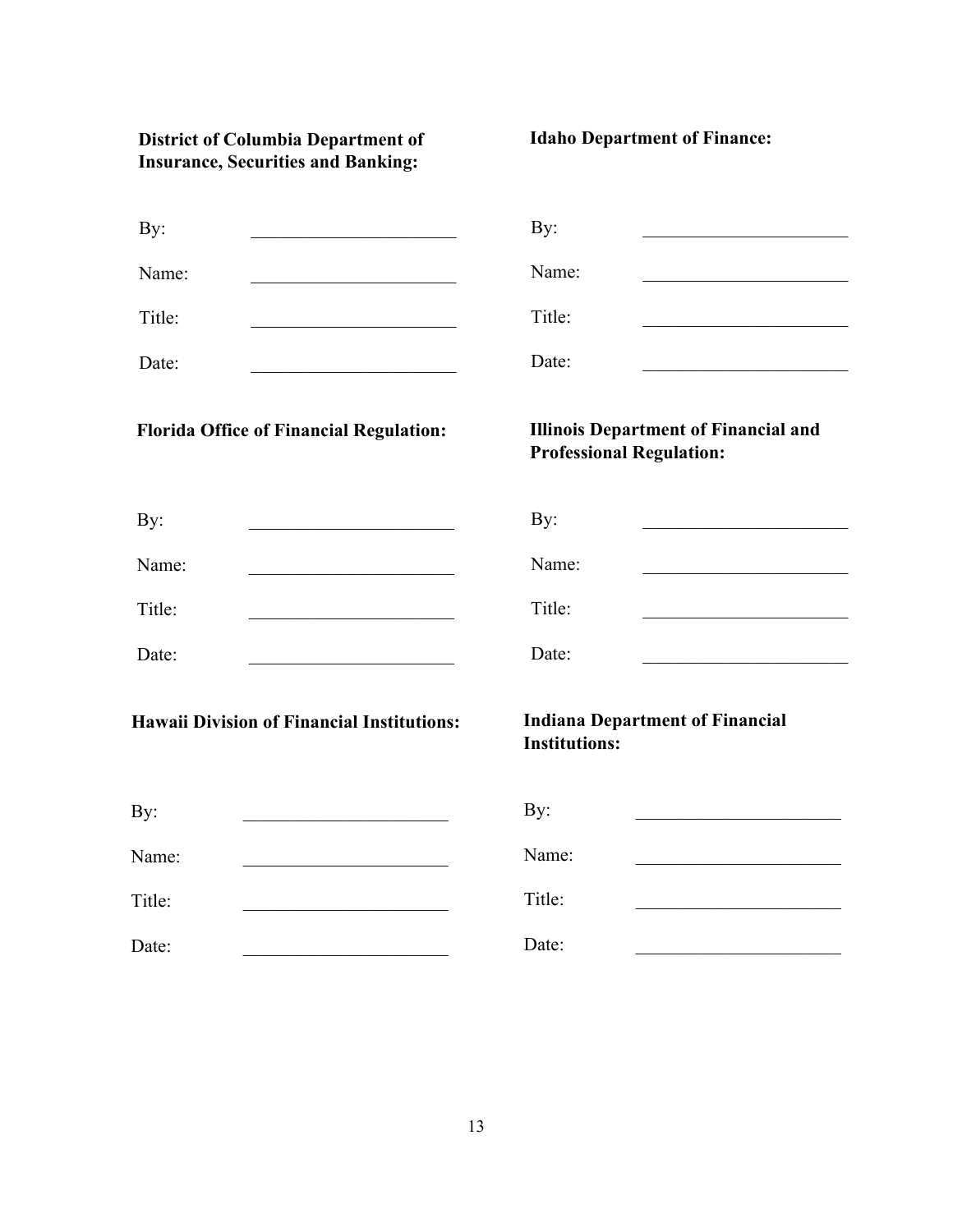| <b>Iowa Division of Banking:</b>                                   | <b>Maryland Commissioner of Financial</b><br><b>Regulation:</b>    |
|--------------------------------------------------------------------|--------------------------------------------------------------------|
| By:<br>the control of the control of the control of the control of | By:                                                                |
| Name:                                                              | Name:                                                              |
| Title:                                                             | Title:                                                             |
| Date:                                                              | Date:                                                              |
| <b>Kentucky Department of Financial</b><br><b>Institutions:</b>    | <b>Massachusetts Division of Banks:</b>                            |
| By:                                                                | By:                                                                |
| Name:<br><u> 1989 - Johann Barbara, martxa alemani</u> ar a        | Name:                                                              |
| Title:                                                             | Title:                                                             |
| Date:                                                              | Date:                                                              |
| <b>Maine Bureau of Consumer Credit</b><br><b>Protection:</b>       | <b>Michigan Department of Insurance</b><br>and Financial Services: |
| By:                                                                | By:                                                                |
| Name:                                                              | Name:                                                              |
| Title:                                                             | Title:                                                             |
| Date:                                                              | Date:                                                              |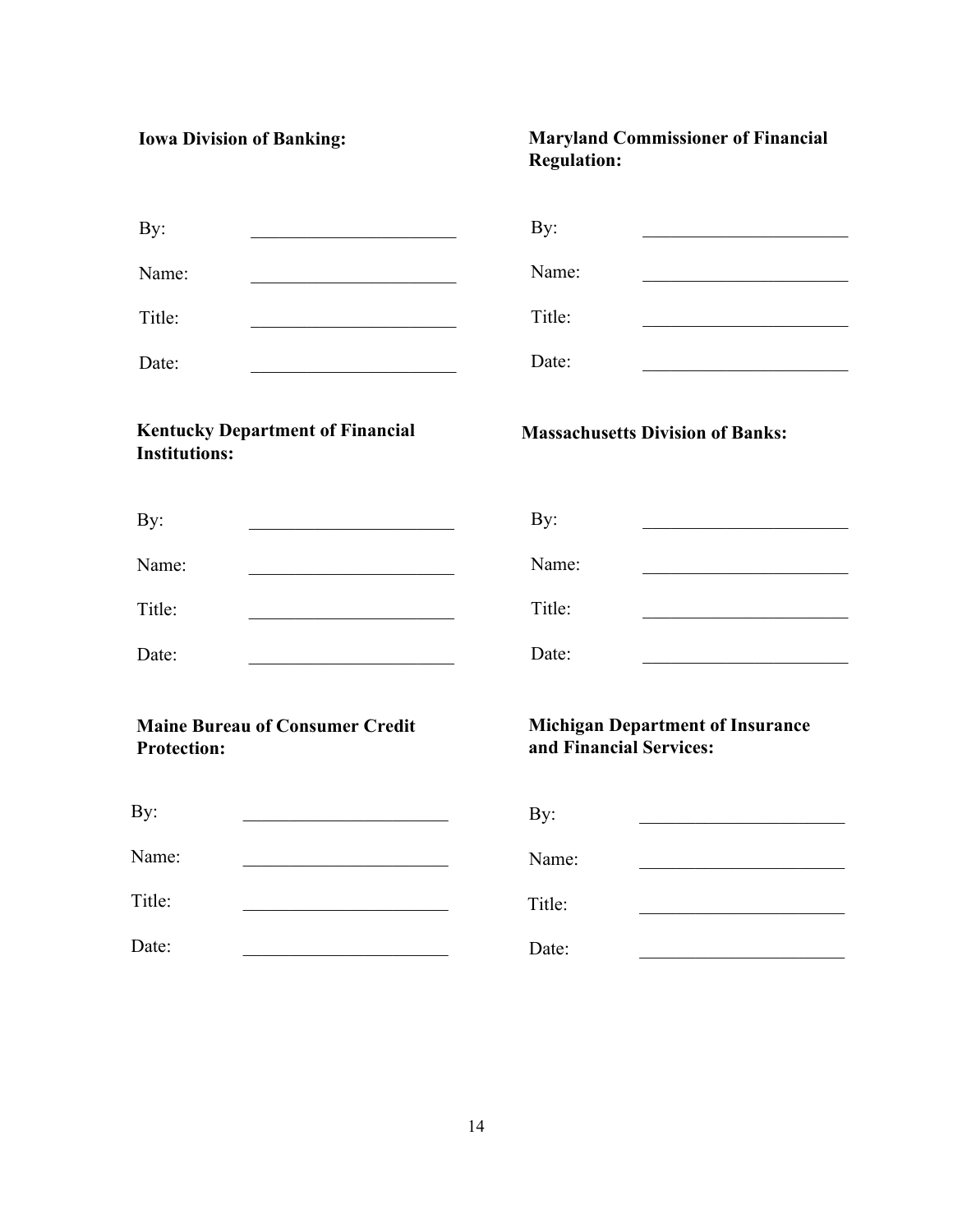**Minnesota Department of Commerce:** By: \_\_\_\_\_\_\_\_\_\_\_\_\_\_\_\_\_\_\_\_\_\_ Name: Title: Date: **Mississippi Department of Banking and Consumer Finance:** By: Name: Title: Date:  $\frac{1}{2}$  ,  $\frac{1}{2}$  ,  $\frac{1}{2}$  ,  $\frac{1}{2}$  ,  $\frac{1}{2}$  ,  $\frac{1}{2}$  ,  $\frac{1}{2}$  ,  $\frac{1}{2}$  ,  $\frac{1}{2}$  ,  $\frac{1}{2}$  ,  $\frac{1}{2}$  ,  $\frac{1}{2}$  ,  $\frac{1}{2}$  ,  $\frac{1}{2}$  ,  $\frac{1}{2}$  ,  $\frac{1}{2}$  ,  $\frac{1}{2}$  ,  $\frac{1}{2}$  ,  $\frac{1$  $\frac{1}{2}$  . The set of the set of the set of the set of the set of the set of the set of the set of the set of the set of the set of the set of the set of the set of the set of the set of the set of the set of the set of  $\overline{\phantom{a}}$ **Missouri Division of Finance:** By: Name: Title:  $\overline{\phantom{a}}$  $\mathcal{L}_\text{max}$  , which is a set of the set of the set of the set of the set of the set of the set of the set of the set of the set of the set of the set of the set of the set of the set of the set of the set of the set of **Montana Division of Banking and Financial Institutions:** By: Name: Title: Date:  $\overline{\phantom{a}}$  , which is a set of the set of the set of the set of the set of the set of the set of the set of the set of the set of the set of the set of the set of the set of the set of the set of the set of the set of th  $\overline{\phantom{a}}$  , which is a set of the set of the set of the set of the set of the set of the set of the set of the set of the set of the set of the set of the set of the set of the set of the set of the set of the set of th  $\overline{\phantom{a}}$  , which is a set of the set of the set of the set of the set of the set of the set of the set of the set of the set of the set of the set of the set of the set of the set of the set of the set of the set of th  $\mathcal{L}=\mathcal{L}=\mathcal{L}=\mathcal{L}=\mathcal{L}=\mathcal{L}=\mathcal{L}=\mathcal{L}=\mathcal{L}=\mathcal{L}=\mathcal{L}=\mathcal{L}=\mathcal{L}=\mathcal{L}=\mathcal{L}=\mathcal{L}=\mathcal{L}=\mathcal{L}=\mathcal{L}=\mathcal{L}=\mathcal{L}=\mathcal{L}=\mathcal{L}=\mathcal{L}=\mathcal{L}=\mathcal{L}=\mathcal{L}=\mathcal{L}=\mathcal{L}=\mathcal{L}=\mathcal{L}=\mathcal{L}=\mathcal{L}=\mathcal{L}=\mathcal{L}=\mathcal{L}=\mathcal{$ **Nebraska Department of Banking and Finance:** By: Name: Title: Date:  $\overline{\phantom{a}}$  , which is a set of the set of the set of the set of the set of the set of the set of the set of the set of the set of the set of the set of the set of the set of the set of the set of the set of the set of th  $\overline{\phantom{a}}$  , which is a set of the set of the set of the set of the set of the set of the set of the set of the set of the set of the set of the set of the set of the set of the set of the set of the set of the set of th  $\mathcal{L}=\mathcal{L}=\mathcal{L}=\mathcal{L}=\mathcal{L}=\mathcal{L}=\mathcal{L}=\mathcal{L}=\mathcal{L}=\mathcal{L}=\mathcal{L}=\mathcal{L}=\mathcal{L}=\mathcal{L}=\mathcal{L}=\mathcal{L}=\mathcal{L}=\mathcal{L}=\mathcal{L}=\mathcal{L}=\mathcal{L}=\mathcal{L}=\mathcal{L}=\mathcal{L}=\mathcal{L}=\mathcal{L}=\mathcal{L}=\mathcal{L}=\mathcal{L}=\mathcal{L}=\mathcal{L}=\mathcal{L}=\mathcal{L}=\mathcal{L}=\mathcal{L}=\mathcal{L}=\mathcal{$ **Nevada Division of Mortgage Lending:** By: Name: Title:  $\overline{\phantom{a}}$  $\mathcal{L}_\text{max}$  , where  $\mathcal{L}_\text{max}$ 

Date:

Date: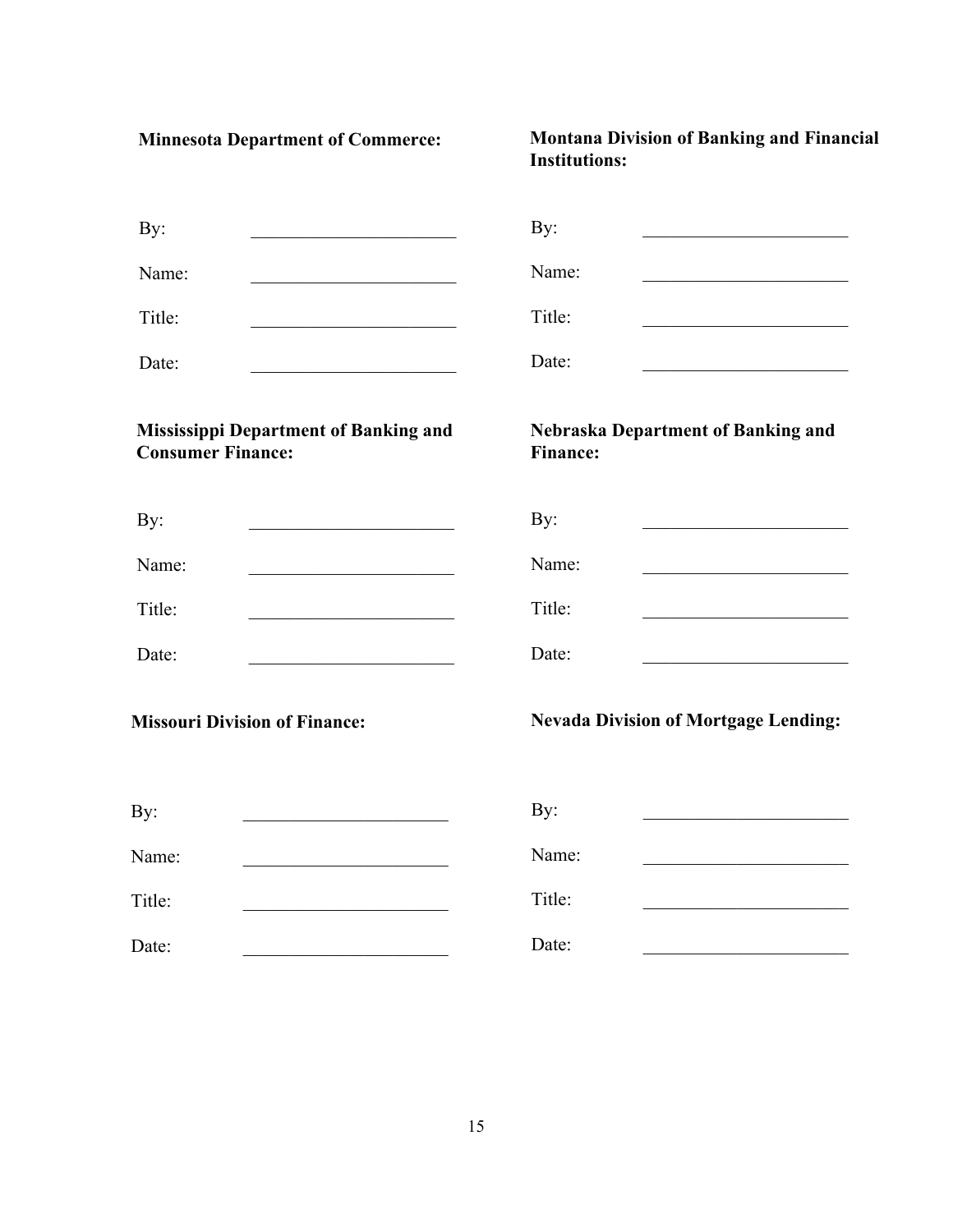**New Hampshire Banking Department:** By: \_\_\_\_\_\_\_\_\_\_\_\_\_\_\_\_\_\_\_\_\_\_ Name: Title: Date: **New Jersey Department of Banking and Insurance:** By: Name: Title: Date:  $\overline{\phantom{a}}$ \_\_\_\_\_\_\_\_\_\_\_\_\_\_\_\_\_\_\_\_\_\_  $\overline{\phantom{a}}$ **New Mexico Regulation and Licensing, Financial Institutions Division:** By: Name: Title: Date:  $\overline{\phantom{a}}$  $\mathcal{L}_\text{max}$  , and the set of the set of the set of the set of the set of the set of the set of the set of the set of the set of the set of the set of the set of the set of the set of the set of the set of the set of the  $\overline{\phantom{a}}$ By: Name: Title: Date:  $\overline{\phantom{a}}$  , which is a set of the set of the set of the set of the set of the set of the set of the set of the set of the set of the set of the set of the set of the set of the set of the set of the set of the set of th  $\overline{\phantom{a}}$  , which is a set of the set of the set of the set of the set of the set of the set of the set of the set of the set of the set of the set of the set of the set of the set of the set of the set of the set of th  $\overline{\phantom{a}}$  , which is a set of the set of the set of the set of the set of the set of the set of the set of the set of the set of the set of the set of the set of the set of the set of the set of the set of the set of th  $\mathcal{L}=\mathcal{L}=\mathcal{L}=\mathcal{L}=\mathcal{L}=\mathcal{L}=\mathcal{L}=\mathcal{L}=\mathcal{L}=\mathcal{L}=\mathcal{L}=\mathcal{L}=\mathcal{L}=\mathcal{L}=\mathcal{L}=\mathcal{L}=\mathcal{L}=\mathcal{L}=\mathcal{L}=\mathcal{L}=\mathcal{L}=\mathcal{L}=\mathcal{L}=\mathcal{L}=\mathcal{L}=\mathcal{L}=\mathcal{L}=\mathcal{L}=\mathcal{L}=\mathcal{L}=\mathcal{L}=\mathcal{L}=\mathcal{L}=\mathcal{L}=\mathcal{L}=\mathcal{L}=\mathcal{$ By: Name: Title: Date:  $\overline{\phantom{a}}$  , which is a set of the set of the set of the set of the set of the set of the set of the set of the set of the set of the set of the set of the set of the set of the set of the set of the set of the set of th  $\overline{\phantom{a}}$  , which is a set of the set of the set of the set of the set of the set of the set of the set of the set of the set of the set of the set of the set of the set of the set of the set of the set of the set of th  $\mathcal{L}=\mathcal{L}=\mathcal{L}=\mathcal{L}=\mathcal{L}=\mathcal{L}=\mathcal{L}=\mathcal{L}=\mathcal{L}=\mathcal{L}=\mathcal{L}=\mathcal{L}=\mathcal{L}=\mathcal{L}=\mathcal{L}=\mathcal{L}=\mathcal{L}=\mathcal{L}=\mathcal{L}=\mathcal{L}=\mathcal{L}=\mathcal{L}=\mathcal{L}=\mathcal{L}=\mathcal{L}=\mathcal{L}=\mathcal{L}=\mathcal{L}=\mathcal{L}=\mathcal{L}=\mathcal{L}=\mathcal{L}=\mathcal{L}=\mathcal{L}=\mathcal{L}=\mathcal{L}=\mathcal{$ By: Name: Title: Date:  $\mathcal{L}=\mathcal{L}=\mathcal{L}=\mathcal{L}=\mathcal{L}=\mathcal{L}=\mathcal{L}=\mathcal{L}=\mathcal{L}=\mathcal{L}=\mathcal{L}=\mathcal{L}=\mathcal{L}=\mathcal{L}=\mathcal{L}=\mathcal{L}=\mathcal{L}=\mathcal{L}=\mathcal{L}=\mathcal{L}=\mathcal{L}=\mathcal{L}=\mathcal{L}=\mathcal{L}=\mathcal{L}=\mathcal{L}=\mathcal{L}=\mathcal{L}=\mathcal{L}=\mathcal{L}=\mathcal{L}=\mathcal{L}=\mathcal{L}=\mathcal{L}=\mathcal{L}=\mathcal{L}=\mathcal{$  $\overline{\phantom{a}}$  , which is a set of the set of the set of the set of the set of the set of the set of the set of the set of the set of the set of the set of the set of the set of the set of the set of the set of the set of th  $\overline{\phantom{a}}$  , which is a set of the set of the set of the set of the set of the set of the set of the set of the set of the set of the set of the set of the set of the set of the set of the set of the set of the set of th **Ohio Department of Commerce: North Dakota Department of Financial Institutions: North Carolina Office of the Commissioner of Banks:**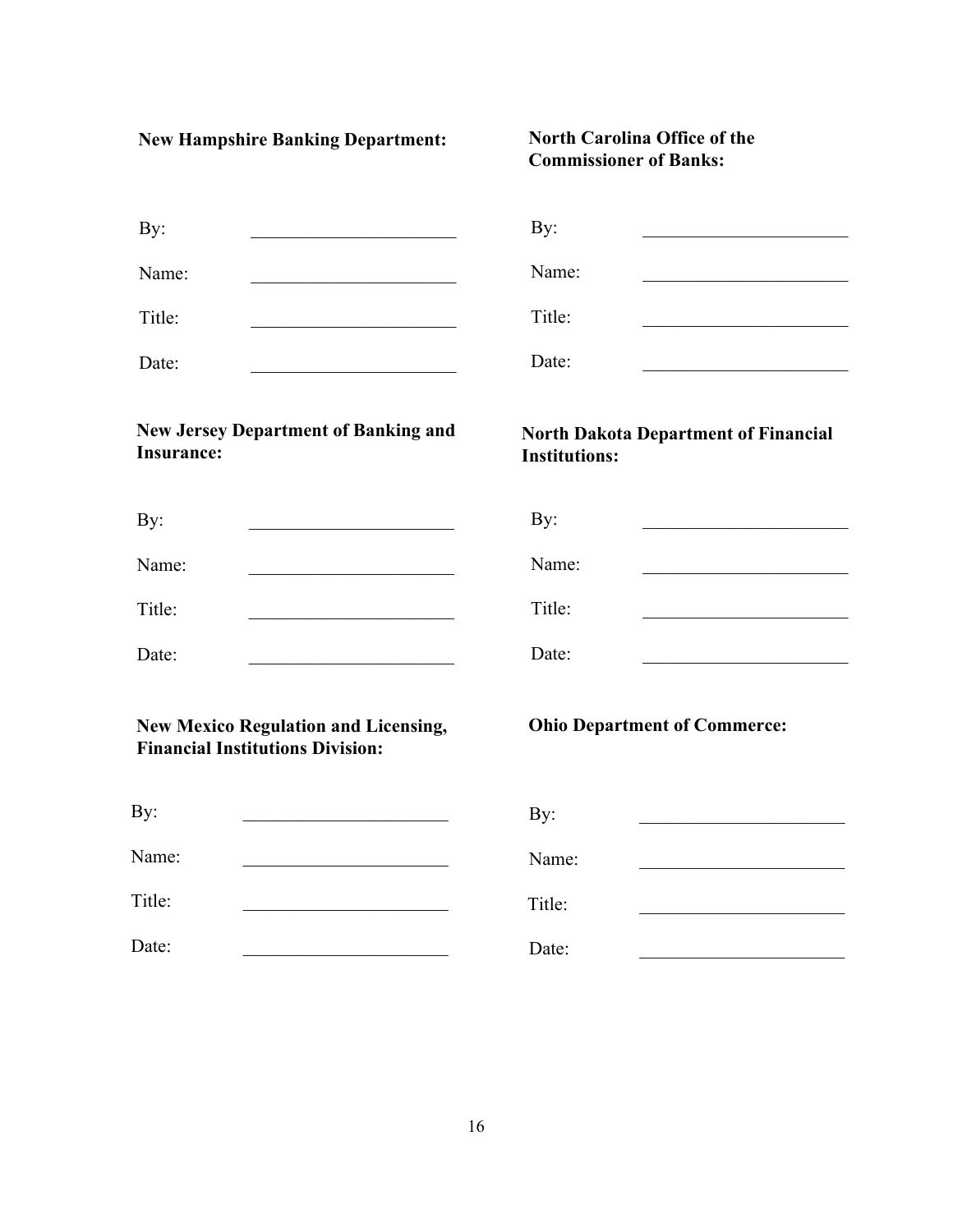| <b>Oklahoma Department of Consumer</b><br><b>Credit:</b>                                                          | <b>South Carolina Board of Financial</b><br><b>Institutions:</b>   |
|-------------------------------------------------------------------------------------------------------------------|--------------------------------------------------------------------|
| By:                                                                                                               | By:                                                                |
| Name:                                                                                                             | Name:                                                              |
| Title:                                                                                                            | Title:                                                             |
| Date:                                                                                                             | Date:                                                              |
| <b>Oregon Department of Consumer and</b><br><b>Business Services, Division of Financial</b><br><b>Regulation:</b> | <b>South Dakota Division of Banking:</b>                           |
| By:<br>the control of the control of the control of the control of the control of                                 | By:                                                                |
| Name:<br><u> 1990 - Johann Barbara, martin a</u>                                                                  | Name:                                                              |
| Title:                                                                                                            | Title:                                                             |
| Date:                                                                                                             | Date:                                                              |
| <b>Pennsylvania Department of Banking</b><br>and Securities:                                                      | <b>Texas Department of Savings and</b><br><b>Mortgage Lending:</b> |
| By:                                                                                                               | By:                                                                |
| Name:                                                                                                             | Name:                                                              |
| Title:                                                                                                            | Title:                                                             |
| Date:                                                                                                             | Date:                                                              |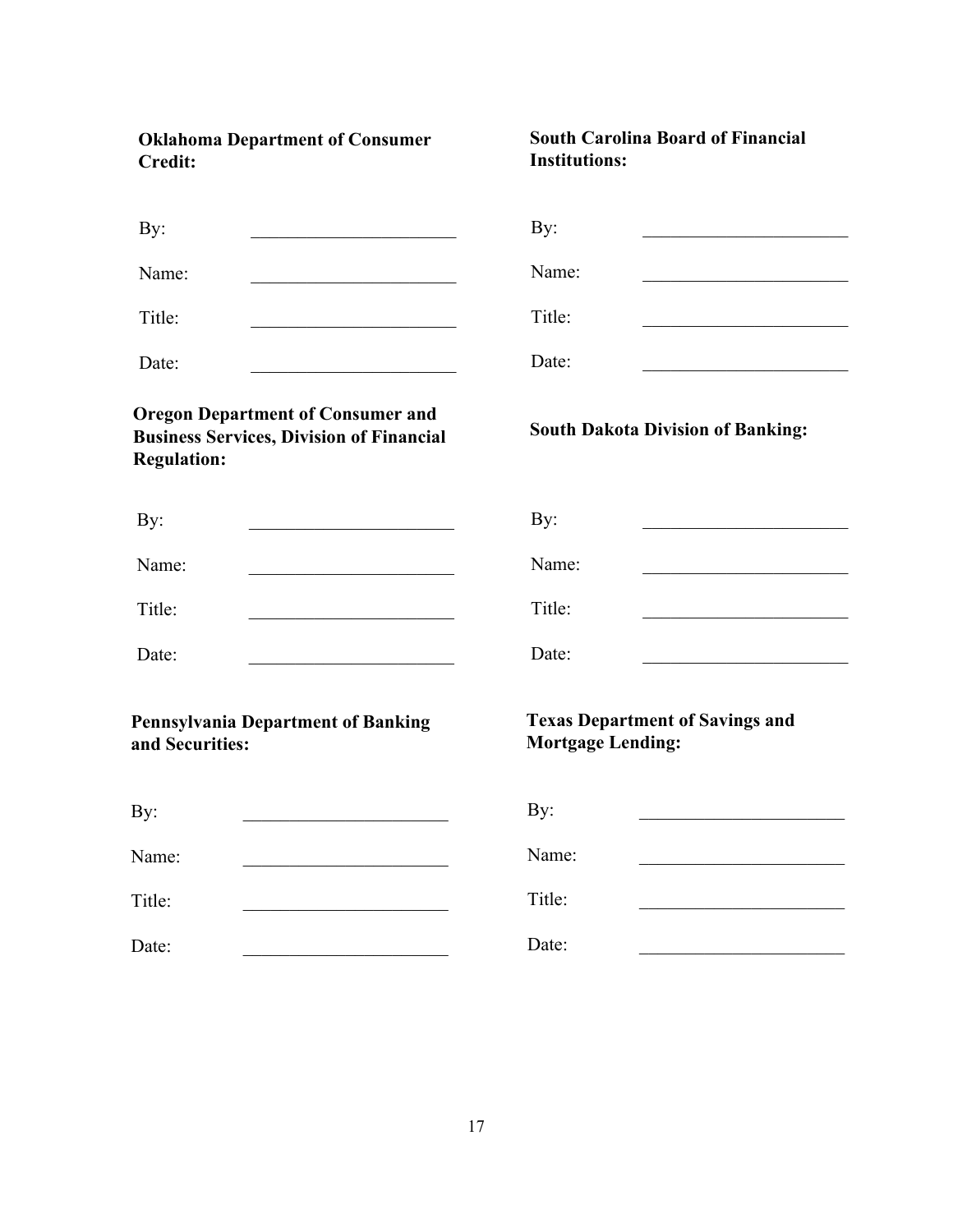**Virginia State Corporation Commission:** By: \_\_\_\_\_\_\_\_\_\_\_\_\_\_\_\_\_\_\_\_\_\_ Name: Title: Date: **Washington Department of Financial Institutions:** By: Name: Title: Date: \_\_\_\_\_\_\_\_\_\_\_\_\_\_\_\_\_\_\_\_\_\_  $\overline{\phantom{a}}$ **Wisconsin Department of Financial Institutions:** By: Name: Title: Date:  $\overline{\phantom{a}}$  , which is a set of the set of the set of the set of the set of the set of the set of the set of the set of the set of the set of the set of the set of the set of the set of the set of the set of the set of th  $\overline{\phantom{a}}$  , which is a set of the set of the set of the set of the set of the set of the set of the set of the set of the set of the set of the set of the set of the set of the set of the set of the set of the set of th  $\overline{\phantom{a}}$  , which is a set of the set of the set of the set of the set of the set of the set of the set of the set of the set of the set of the set of the set of the set of the set of the set of the set of the set of th  $\mathcal{L}=\mathcal{L}=\mathcal{L}=\mathcal{L}=\mathcal{L}=\mathcal{L}=\mathcal{L}=\mathcal{L}=\mathcal{L}=\mathcal{L}=\mathcal{L}=\mathcal{L}=\mathcal{L}=\mathcal{L}=\mathcal{L}=\mathcal{L}=\mathcal{L}=\mathcal{L}=\mathcal{L}=\mathcal{L}=\mathcal{L}=\mathcal{L}=\mathcal{L}=\mathcal{L}=\mathcal{L}=\mathcal{L}=\mathcal{L}=\mathcal{L}=\mathcal{L}=\mathcal{L}=\mathcal{L}=\mathcal{L}=\mathcal{L}=\mathcal{L}=\mathcal{L}=\mathcal{L}=\mathcal{$ **Wyoming Division of Banking:** By: Name: Title: Date:  $\overline{\phantom{a}}$  , which is a set of the set of the set of the set of the set of the set of the set of the set of the set of the set of the set of the set of the set of the set of the set of the set of the set of the set of th  $\overline{\phantom{a}}$  , which is a set of the set of the set of the set of the set of the set of the set of the set of the set of the set of the set of the set of the set of the set of the set of the set of the set of the set of th  $\mathcal{L}=\mathcal{L}=\mathcal{L}=\mathcal{L}=\mathcal{L}=\mathcal{L}=\mathcal{L}=\mathcal{L}=\mathcal{L}=\mathcal{L}=\mathcal{L}=\mathcal{L}=\mathcal{L}=\mathcal{L}=\mathcal{L}=\mathcal{L}=\mathcal{L}=\mathcal{L}=\mathcal{L}=\mathcal{L}=\mathcal{L}=\mathcal{L}=\mathcal{L}=\mathcal{L}=\mathcal{L}=\mathcal{L}=\mathcal{L}=\mathcal{L}=\mathcal{L}=\mathcal{L}=\mathcal{L}=\mathcal{L}=\mathcal{L}=\mathcal{L}=\mathcal{L}=\mathcal{L}=\mathcal{$ 

**West Virginia Division of Financial Institutions:**

| By:    |  |
|--------|--|
| Name:  |  |
| Title: |  |
| Date:  |  |